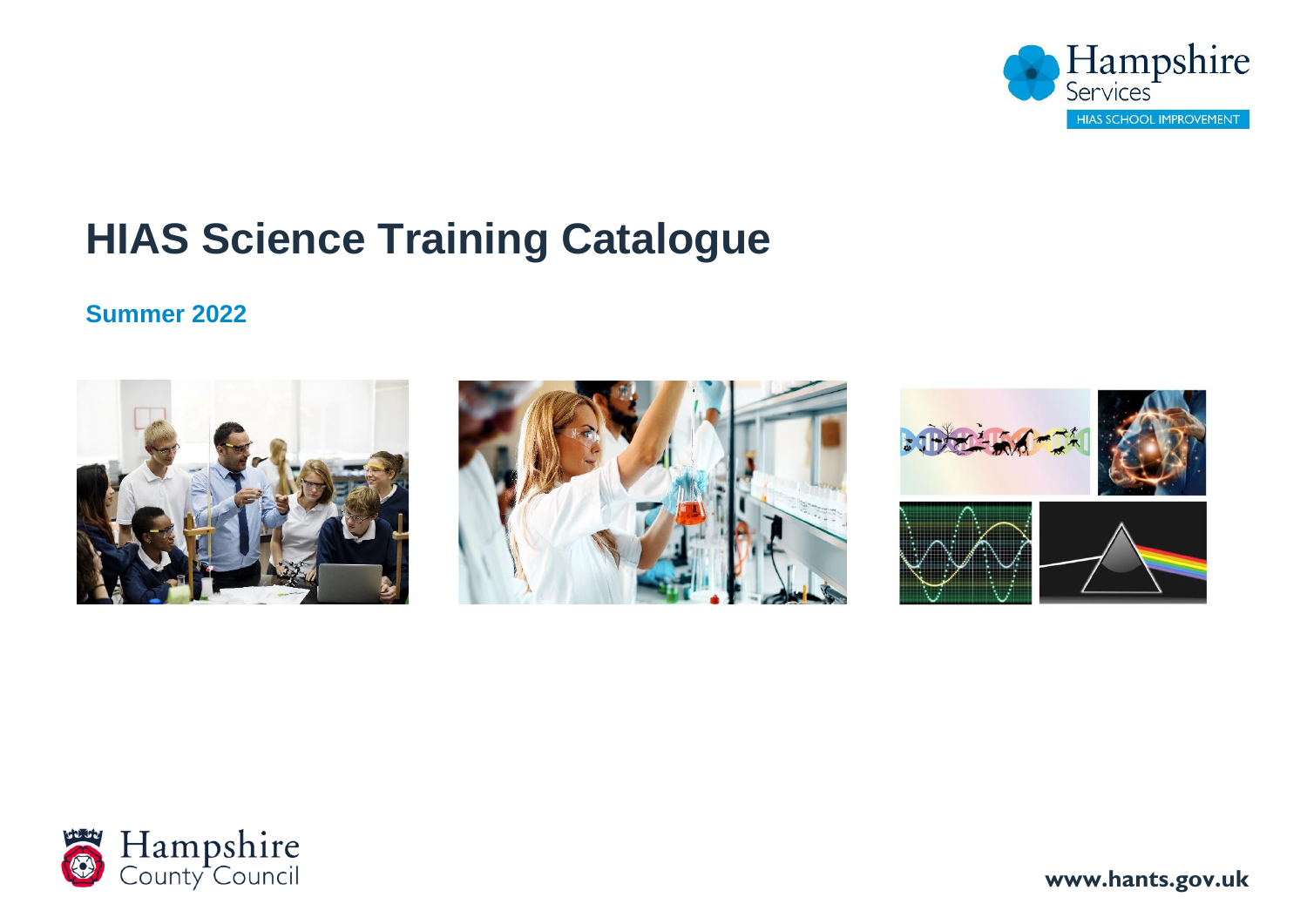## **Our Summer term Primary Science offer**

**Planning for Long-Term Studies of the Local Environment in Science**

Getting out and about in the school grounds can be an excellent way to foster children's curiosity about the world around them. Observing over time is a key aspect of 'working scientifically' which allows the children to practise and develop a wide range of disciplinary skills.

In KS1, such enquiries are an effective way of inspiring children to ask questions about the world around them and develop their sense of curiosity. And in KS2, observations from these kinds of enquiries often enable children to make predictions about how things might be, leading on to planning of further comparative tests and fair tests to find out more.



**Primary Science - Improving Teaching, Learning & Assessment in Specific Learning Journey Topics (Webinar)**

• Look at the specific substantive knowledge required with in each topic and identify

• Look at a range of problem-solving ideas and how they can be used with purpose to

• Substantive and disciplinary knowledge

The Learning Journey topics covered are: sound; classification & evolution; forces that oppose motion; fossils and geological lime; how light

A series of virtual sessions to improve the teaching, learning and assessment of specific Hampshire primary

Each 1.5-hour session will:

science Learning Journey topics.

common misconceptions

develop and deepen

behaves & space and gravity.



**Summer 21-22 Primary Science Coordinators Networks**

These network groups provide a forum for science coordinators to work collaboratively on improving the teaching and leadership of science.

Over recent years we have worked together to develop a science curriculum that builds powerful knowledge whilst engaging children in challenging scientific problem solving, central to this has been encouraging and drawing upon children's curiosity. The product of this work has been the Hampshire Learning Journeys which

are used to good effect by many schools and available to all schools who participate in these networks.



 $13:00 - 16:30$ 

| Dates from 19<br>May 2022                           |  | $15:45 - 17:15$ | 囲 | Dates from 9<br>June 2022    |  | 13:0 |
|-----------------------------------------------------|--|-----------------|---|------------------------------|--|------|
| Sub £40 / SLA £25 / Full £48<br>(Price per session) |  |                 |   | Sub £75 / SLA £60 / Full £90 |  |      |
|                                                     |  |                 |   |                              |  |      |